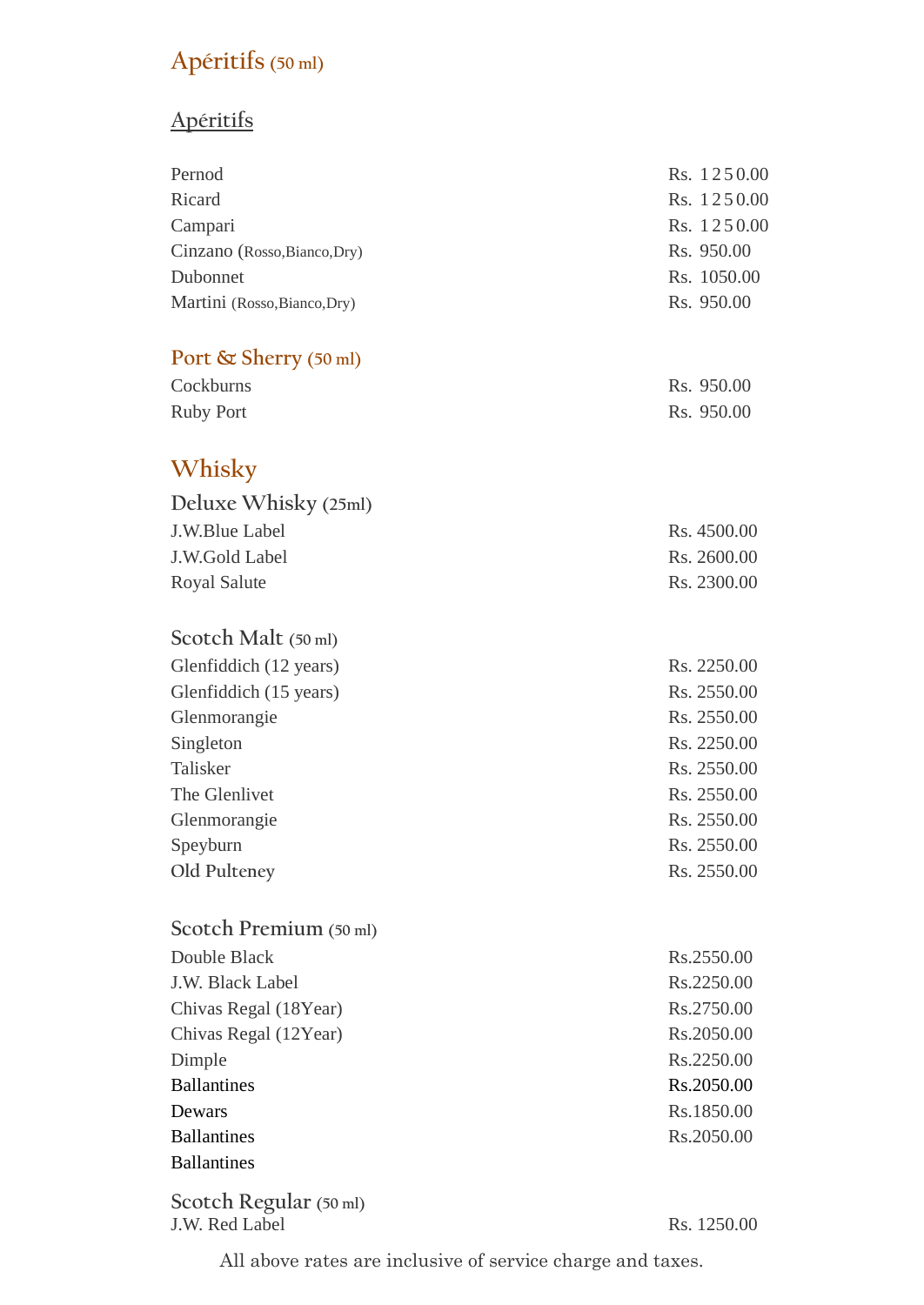| <b>Jack Daniels</b>                    |             |
|----------------------------------------|-------------|
|                                        | Rs. 1600.00 |
| <b>Jack Daniels Honey</b>              | Rs. 2550.00 |
| Gentleman Jack                         | Rs. 1800.00 |
|                                        |             |
| Whisky Irish (50 ml)                   |             |
| John Jameson                           | Rs. 1400.00 |
| <b>Jameson Black Barrel</b>            | Rs.1650.00  |
|                                        |             |
| Whisky Canadian (50 ml)                |             |
| Canadian Club                          | Rs. 1200.00 |
|                                        |             |
|                                        |             |
| Local Whisky $(50 \text{ ml})$         |             |
| Tillsider                              | Rs. 600.00  |
|                                        |             |
|                                        |             |
| $Cognac$ (25 ml)                       |             |
| Cognac .X.O                            |             |
| Martell .X.O                           | Rs. 3150.00 |
| Hennessy .X.O                          | Rs. 5200.00 |
|                                        |             |
| Cognac .V.S.O.P                        |             |
| Martell .V.S.O.P                       | Rs. 1600.00 |
| Hennessy .V.S.O.P                      | Rs. 2350.00 |
|                                        |             |
| Cognac .V.S                            |             |
| Martell .V.S                           | Rs. 1150.00 |
| Hennessy .V.S                          | Rs. 1450.00 |
|                                        |             |
| Local Brandy $(50 \text{ ml})$         |             |
| Franklin                               | Rs. 650.00  |
|                                        |             |
|                                        |             |
|                                        |             |
| $\operatorname{Gin}$ (50 ml)           |             |
| Beefeater                              | Rs. 1150.00 |
| Gordon's                               | Rs. 1250.00 |
| Tanqueray                              | Rs. 1650.00 |
| <b>Bulldog</b>                         | Rs. 1300.00 |
| Colombo <sub>7</sub>                   | Rs. 1650.00 |
| <b>Bombay Sapphire</b>                 | Rs. 1650.00 |
|                                        |             |
| Local Gin $(50 \text{ ml})$<br>Flinton | Rs. 650.00  |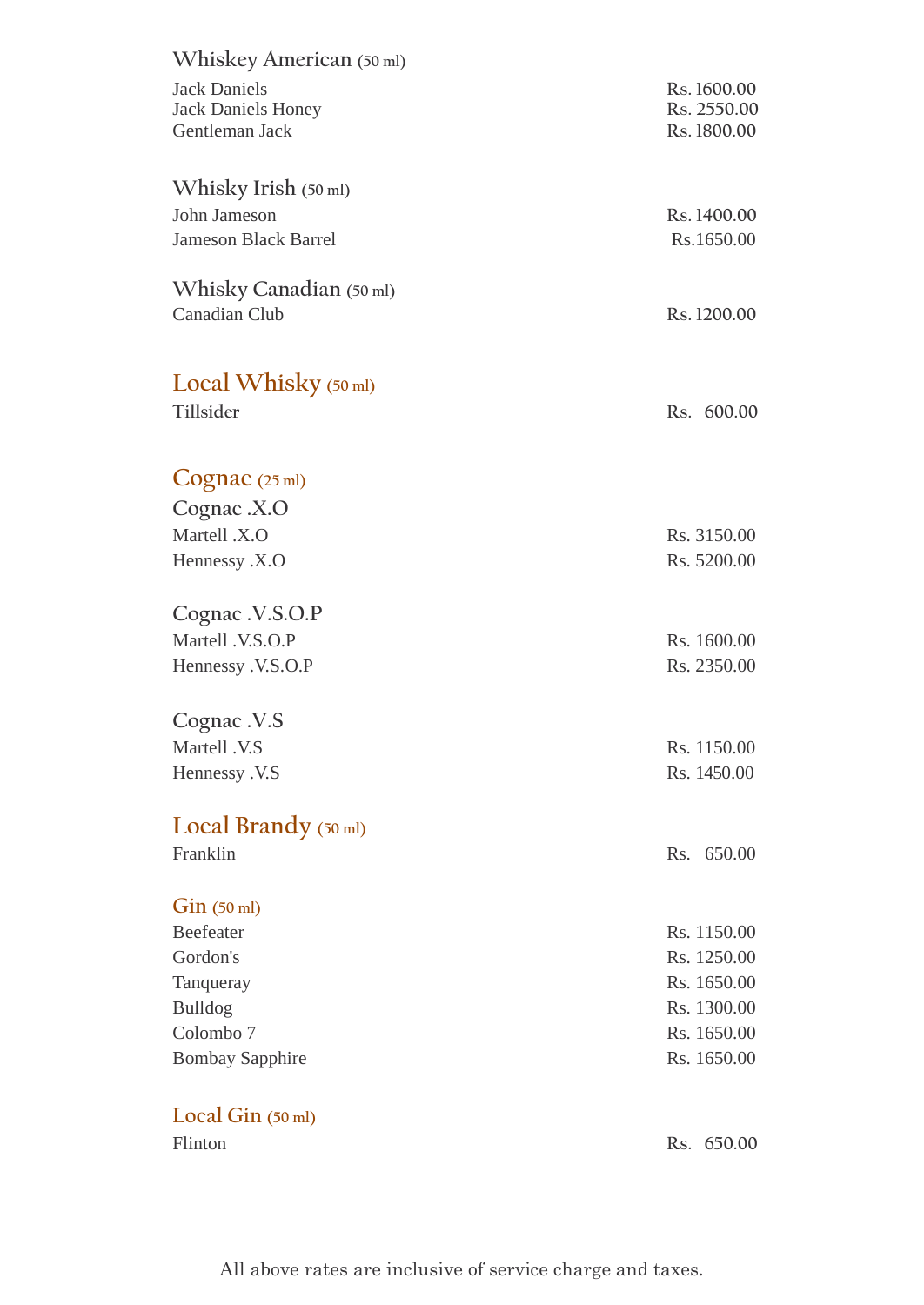| $Rum$ (50 ml)               |               |
|-----------------------------|---------------|
| Captain Morgan              | Rs. 1050.00   |
| Bacardi Light               | Rs. 1050.00   |
| <b>Bacardi Black</b>        | Rs. 1050.00   |
| Malibu                      | Rs. 1050.00   |
| Cachaca                     | Rs. 1050.00   |
| <b>Appleton White</b>       | Rs. 1050.00   |
| Local Rum $(50 \text{ ml})$ |               |
| <b>Balmora</b> Red          | 650.00<br>Rs. |
| <b>Balmora White</b>        | 650.00<br>Rs. |
| Vodka $(50 \text{ ml})$     |               |
| Belvedere                   | Rs. 2350.00   |
| <b>Smirnoff Gold</b>        | Rs. 1850.00   |
| Ciroc Vodka                 | Rs. 1950.00   |
| <b>Grey Goose</b>           | Rs. 2050.00   |
| Smirnoff                    | Rs. 1150.00   |
| Absolut                     | Rs. 1350.00   |
| Skyy                        | Rs. 1350.00   |
| Ketel One                   | Rs. 1650.00   |
| Stolichnaya (Flavored)      | Rs. 1150.00   |
| Stolichnaya Elit            | Rs. 2250.00   |
| Local Vodka (50 ml)         |               |
| Petroff                     | Rs. 650.00    |
| Tequila $(25 \text{ ml})$   |               |
| Agavita                     | 750.00<br>Rs. |
| Olmeca Gold                 | 750.00<br>Rs. |
| Liqueurs $(25 \text{ ml})$  | Rs. 850.00    |
|                             |               |

| Amaretto                       | Crème de Cacao              |
|--------------------------------|-----------------------------|
| Bailey's Irish Cream           | Triple Sec                  |
| Crème de Menthe                | <b>Blue Curacao</b>         |
| <b>Cherry Brandy</b><br>Kahlua | Galliano<br>Creme de Cassis |
| Cointreau                      | Melon liqueur               |
| Tia Maria                      |                             |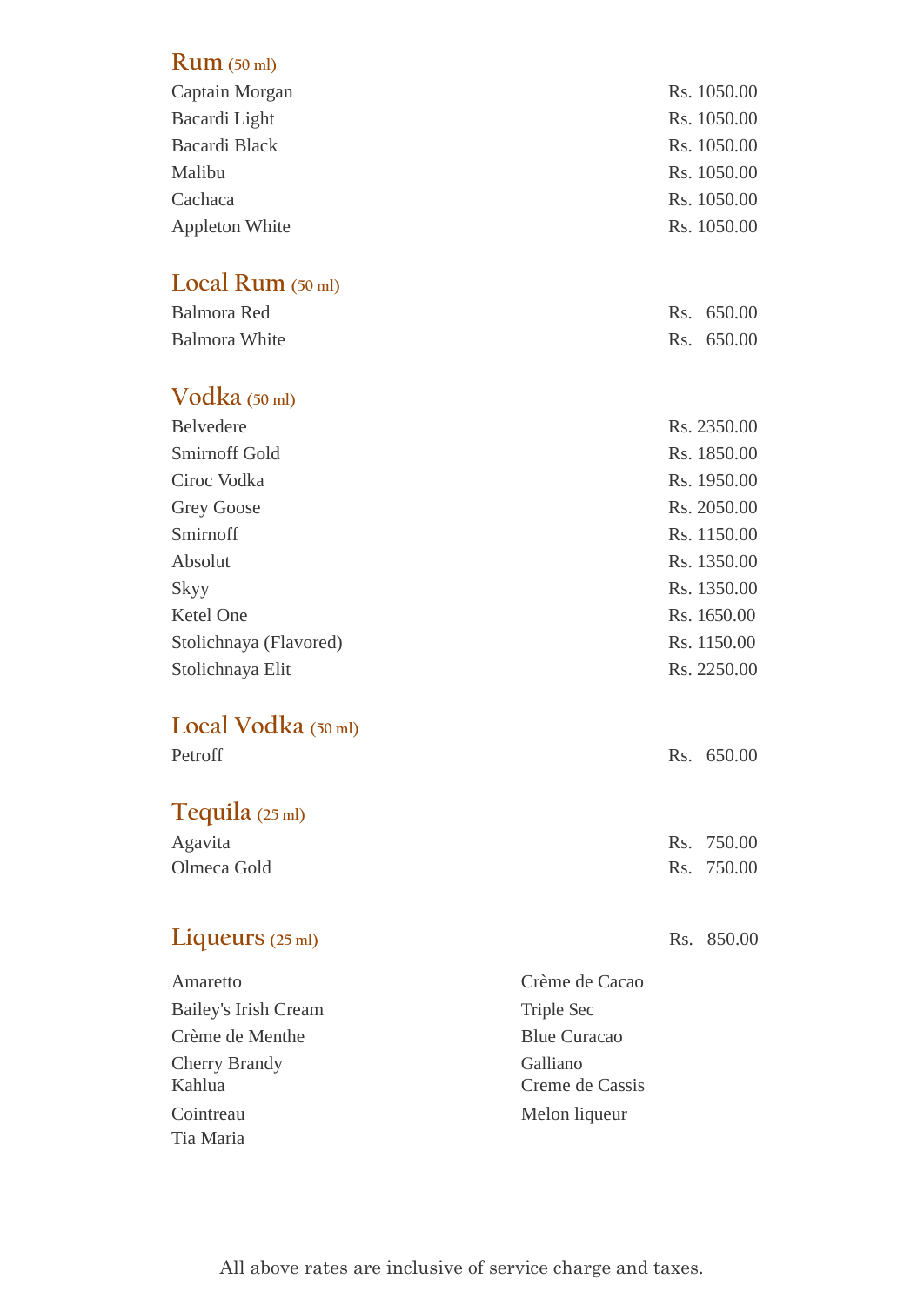### **Local Liqueur (25 ml)**

#### **Local Arrack (50 ml)**

| V.S.O.A                | Rs. 550.00 |
|------------------------|------------|
| Old Arrack             | Rs. 550.00 |
| <b>Black Opal</b>      | Rs. 550.00 |
| Double Distilled       | Rs. 550.00 |
| Argente Arrack (25 ml) | Rs.1250.00 |
|                        |            |

#### **Flavoured Local Arrack (50 ml)** Rs. 550.00

Mango Arrack, Lemon Arrack, Apple Arrack

# **Imported Beer**

| Corona                           | $(330 \text{ ml} - \text{Bottle})$ | Rs. 1000.00 |
|----------------------------------|------------------------------------|-------------|
| Budweiser                        | $(330 \text{ ml} - \text{Bottle})$ | Rs. 1000.00 |
| Guinness Stout (625 ml - Bottle) |                                    | Rs. 1000.00 |
| Carlsberg                        | (Pilsner 625 ml - Bottle)          | Rs. 950.00  |
| Carlsberg                        | (Pilsner 325 ml - Bottle)          | Rs. 600.00  |
| Heineken                         | $(330ml - Can)$                    | Rs. 850.00  |

# **Local Beer**

| Lion Lager | $(625 \text{ ml} - \text{Bottle})$ | Rs. 900.00 |
|------------|------------------------------------|------------|
| Lion Lager | $(330 \text{ ml} - Can)$           | Rs. 500.00 |
| Lion Stout | $(625 \text{ ml} - \text{Bottle})$ | Rs. 950.00 |
| Anchor     | $(625 \text{ ml} - \text{Bottle})$ | Rs. 900.00 |
| Tiger      | $(625 \text{ ml} - \text{Bottle})$ | Rs. 900.00 |
|            |                                    |            |

#### **House Wine (200 ml)**

Red, White, Rose Rs.1350.00

# **Soft Drinks**

| Perrier Water                                                              | Rs. 650.00 |
|----------------------------------------------------------------------------|------------|
| Diet Coke                                                                  | Rs. 550.00 |
| Mineral Water (500ml)                                                      | Rs. 200.00 |
| Mineral Water (750ml)                                                      | Rs. 290.00 |
| Mineral Water (1000ml)                                                     | Rs. 320.00 |
| <b>Aerated Water</b>                                                       | Rs. 300.00 |
| (Coca Cola, Sprite, Fanta, Ginger Ale, Lemonade, Tonic, Ginger Beer, Soda) |            |